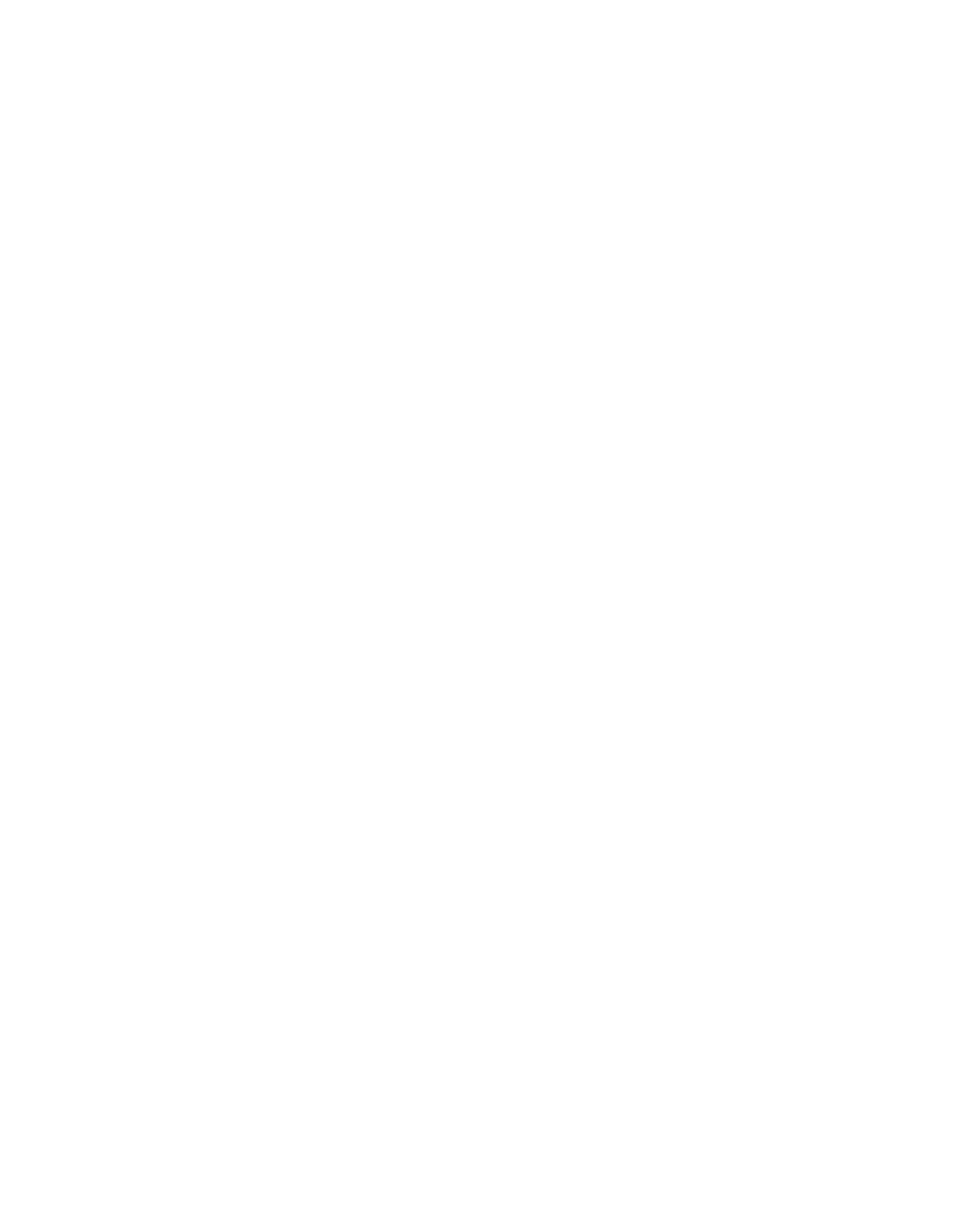#### **Directions**

- **Use a #2 pencil only.**
- **Make dark marks.**
- Fill in a response like this:  $A B \bullet D$ .
- **If you change your answer, erase your old answer completely.**
- 1. How old are you?
	- A. 10 years old or younger
	- B. 11 years old
	- C. 12 years old
	- D. 13 years old
	- E. 14 years old
	- F. 15 years old
	- G. 16 years old or older
- 2. What is your sex?
	- A. Female
	- B. Male
- 3. In what grade are you?
	- A. 6th grade
	- B. 7th grade
	- C. 8th grade
	- D. Ungraded or other grade
- 4. Are you Hispanic or Latino?
	- A. Yes
	- B. No
- 5. What is your race? **(Select one or more responses.)**
	- A. American Indian or Alaska Native
	- B. Black or African American
	- C. Filipino
	- D. Japanese
	- E. Native Hawaiian/Part Hawaiian
	- F. Other Asian
	- G. Other Pacific Islander
	- H. White
- 6. Which one of these groups **best** describes you? (Select only **one** response.)
	- A. Hispanic or Latino
	- B. Native Hawaiian
	- C. Filipino
	- D. Japanese
	- E. White
	- F. Other Pacific Islander
	- G. Some other race or ethnicity
	- H. I do not describe myself as only one race or ethnicity
- 7. Are either of your parents or other adults in your family serving on active duty in the military?
	- A. Yes
	- B. No
- 8. Because of a physical, mental, or emotional problem, do you have serious difficulty concentrating, remembering, or making decisions? A. Yes
	- B. No

### **The next 9 questions ask about violence-related behaviors.**

- 9. During the past 12 months, did you carry **a weapon** such as a gun, knife, or club? A. Yes B. No
- 10. During the past 12 months, did you ever **not** go to school because you felt you would be unsafe at school or on your way to or from school? A. Yes B. No
- 11. During the past 12 months, have you been in a physical fight? A. Yes
	- B. No
- 12. Have you ever been physically forced to have sexual intercourse when you did not want to? A. Yes
	- B. No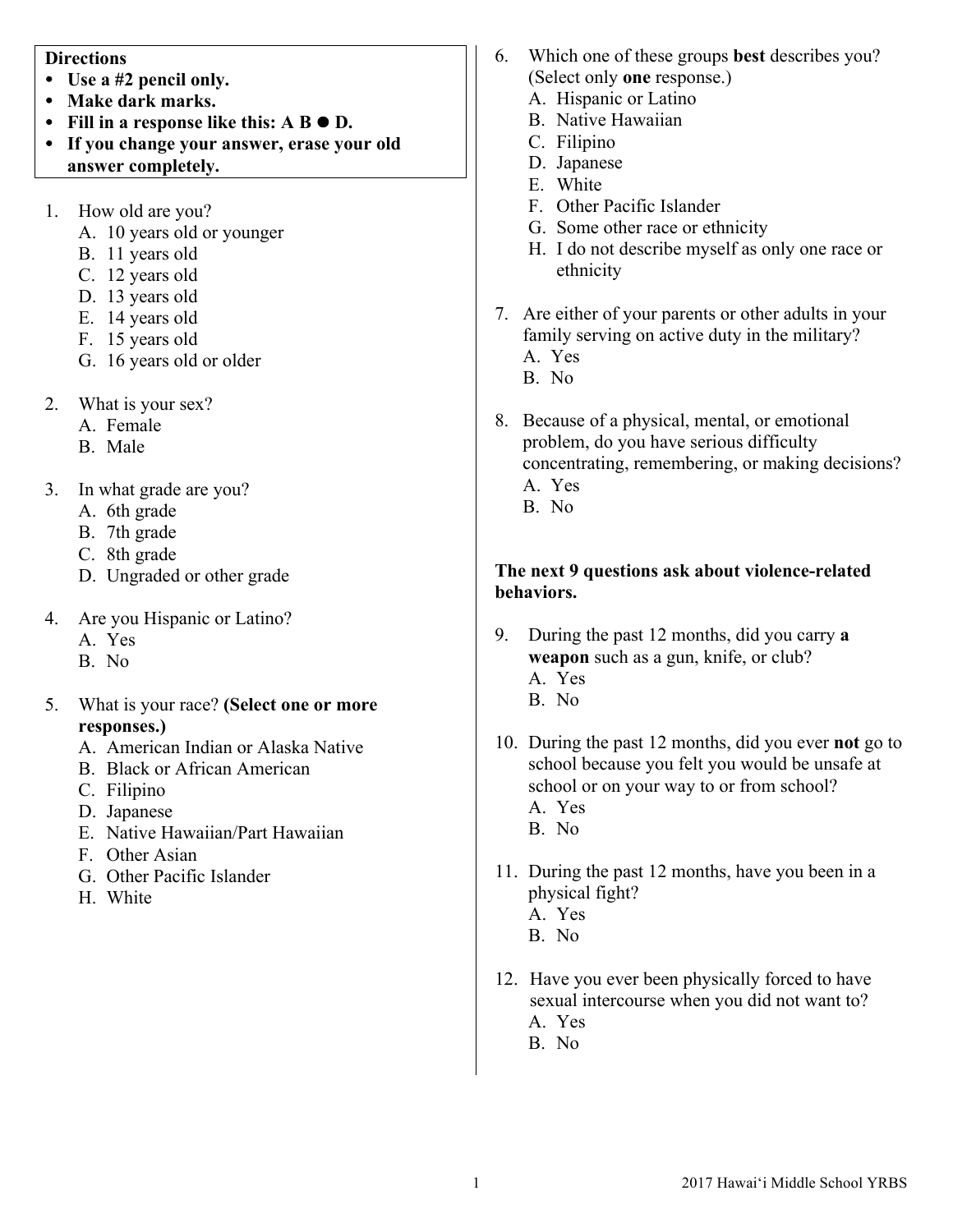- 13. During the past 12 months, did **anyone** force you to do sexual things that you did not want to do? (Count such things as kissing, touching, or being physically forced to have sexual intercourse.)
	- A. Yes
	- B. No
- 14. During the past 12 months, did **someone you were dating or going out with** purposely try to control you or emotionally hurt you? (Count such things as being told who you could and could not spend time with, being humiliated in front of others, or being threatened if you did not do what they wanted.)
	- A. I did not date or go out with anyone during the past 12 months
	- B. Yes
	- C. No
- 15. During the past 12 months, did **someone you were dating or going out with** physically hurt you on purpose? (Count such things as being hit, slammed into something, or injured with an object or weapon.)
	- A. I did not date or go out with anyone during the past 12 months
	- B. Yes
	- C. No
- 16. During the past 12 months, did you physically hurt **someone you were dating or going out with**? (Count such things as hitting them, slamming them into something, or injuring them with an object or weapon.)
	- A. I did not date or go out with anyone during the past 12 months
	- B. Yes
	- C. No
- 17. During the past 30 days, have you texted, e-mailed, or posted electronically a revealing or sexual photo of yourself?
	- A. Yes
	- B. No

**The next 4 questions ask about bullying. Bullying is when 1 or more students tease, threaten, spread rumors about, hit, shove, or hurt another student over and over again. It is not bullying when 2 students of about the same strength or power argue or fight or tease each other in a friendly way.**

- 18. Have you ever been bullied **on school property**? A. Yes
	- B. No
- 19. Have you ever been **electronically** bullied? (Count being bullied through texting, Instagram, Facebook, or other social media.)
	- A. Yes
	- B. No
- 20. Have you ever **electronically** bullied someone? (Count bullying through texting, Instagram, Facebook, or other social media.) A. Yes
	- B. No
- 21. Do you agree or disagree that harassment and bullying by other students is a problem at your school?
	- A. Strongly agree
	- B. Agree
	- C. Not sure
	- D. Disagree
	- E. Strongly disagree

## **The next question asks about hurting yourself on purpose.**

- 22. Have you ever done something to purposely hurt yourself without wanting to die, such as cutting or burning yourself on purpose?
	- A. Yes B. No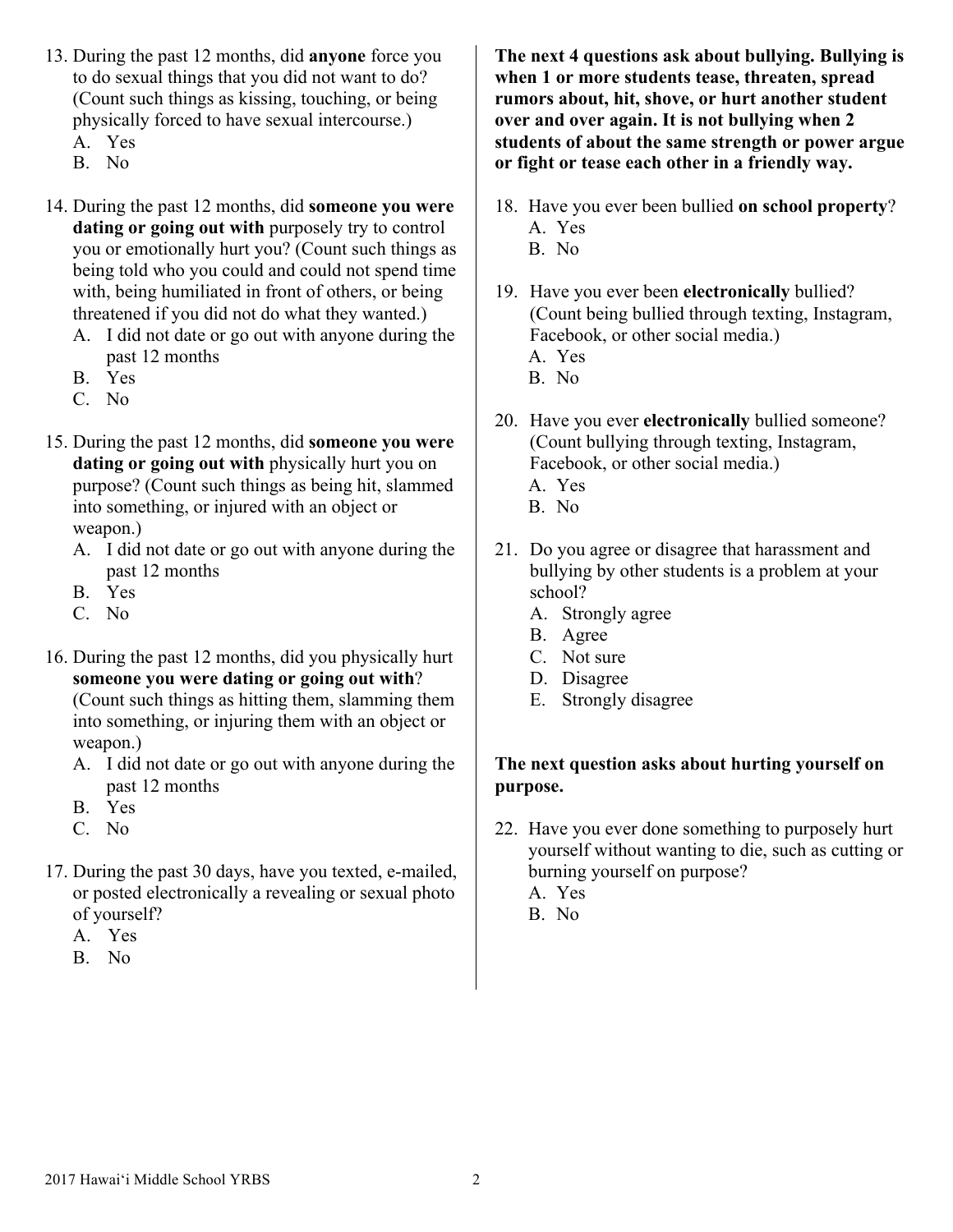**The next 5 questions ask about sad feelings and attempted suicide. Sometimes people feel so depressed about the future that they may consider attempting suicide, that is, taking some action to end their own life.**

- 23. Have you ever felt so sad or hopeless almost every day for **two weeks or more in a row** that you stopped doing some usual activities?
	- A. Yes
	- B. No
- 24. Have you ever **seriously** thought about killing yourself?
	- A. Yes
	- B. No
- 25. Have you ever made a **plan** about how you would kill yourself?
	- A. Yes
	- B. No
- 26. Have you ever **tried** to kill yourself?
	- A. Yes
	- B. No
- 27. **If you tried to kill yourself,** did any attempt result in an injury, poisoning, or overdose that had to be treated by a doctor or nurse?
	- A. I did not try to kill myself
	- B. Yes
	- C. No

## **The next 2 questions ask about cigarette smoking.**

- 28. How old were you when you first tried cigarette smoking, even one or two puffs?
	- A. I have never tried cigarette smoking, not even one or two puffs
	- B. 8 years old or younger
	- C. 9 years old
	- D. 10 years old
	- E. 11 years old
	- F. 12 years old
	- G. 13 years old or older
- 29. During the past 30 days, on how many days did you smoke cigarettes?
	- A. 0 days
	- B. 1 or 2 days
	- C. 3 to 5 days
	- D. 6 to 9 days
	- E. 10 to 19 days
	- F. 20 to 29 days
	- G. All 30 days

**The next 2 questions ask about electronic vapor products, such as blu, NJOY, Vuse, MarkTen, Logic, Vapin Plus, eGo, and Halo. Electronic vapor products include e-cigarettes, e-cigars, e-pipes, vape pipes, vaping pens, e-hookahs, and hookah pens.**

- 30. Have you ever used an electronic vapor product? A. Yes
	- B. No
- 31. During the past 30 days, on how many days did you use an electronic vapor product?
	- A. 0 days
	- B. 1 or 2 days
	- C. 3 to 5 days
	- D. 6 to 9 days
	- E. 10 to 19 days
	- F. 20 to 29 days
	- G. All 30 days

**The next 4 questions ask about drinking alcohol. This includes drinking beer, wine, wine coolers, and liquor such as rum, gin, vodka, or whiskey. For these questions, drinking alcohol does not include drinking a few sips of wine for religious purposes.**

- 32. How old were you when you had your first drink of alcohol other than a few sips?
	- A. I have never had a drink of alcohol other than a few sips
	- B. 8 years old or younger
	- C. 9 years old
	- D. 10 years old
	- E. 11 years old
	- F. 12 years old
	- G. 13 years old or older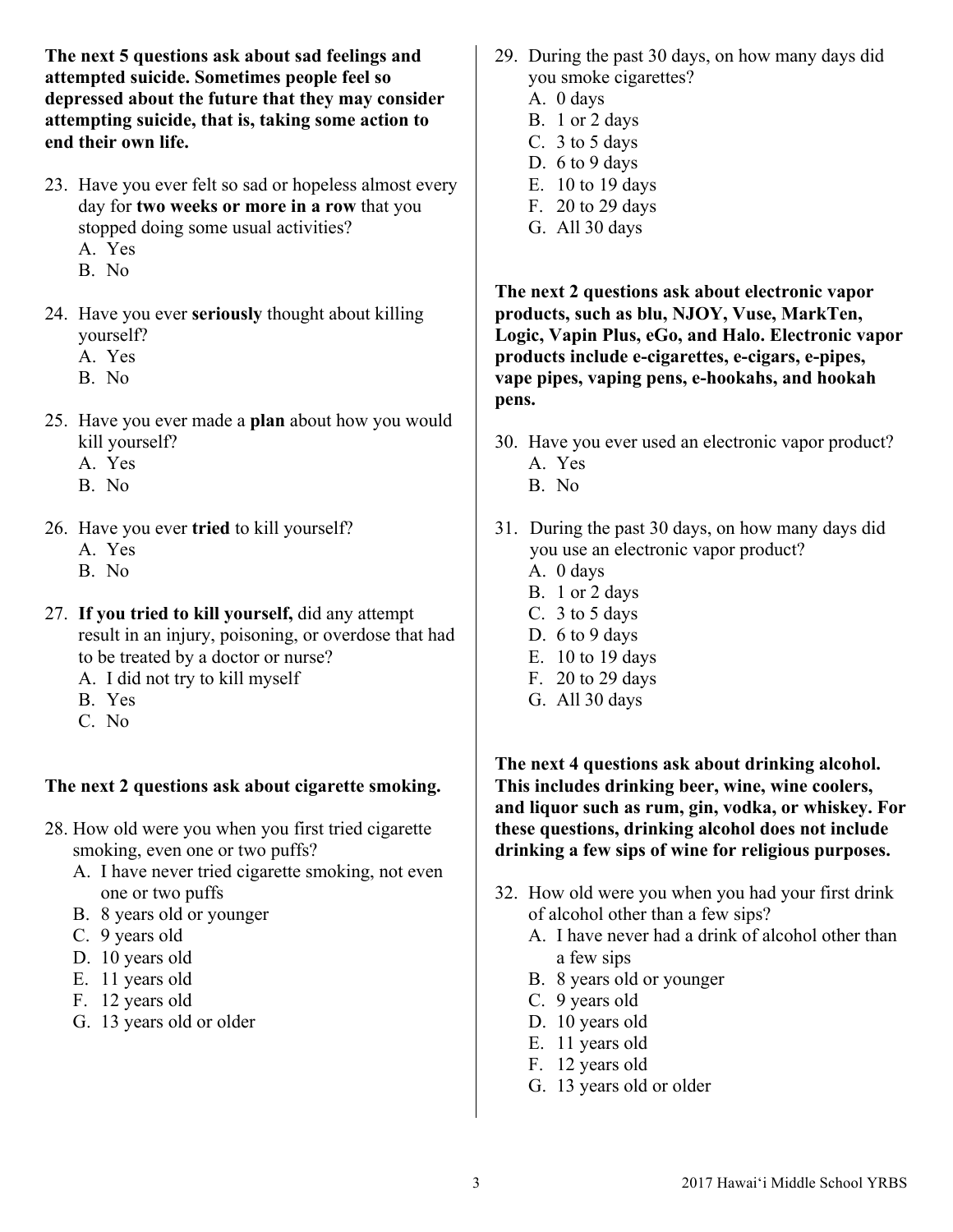- 33. During the past 30 days, did you have at least one drink of alcohol?
	- A. Yes
	- B. No
- 34. During the past 30 days, on how many days did you have 5 or more drinks of alcohol in a row, that is, within a couple of hours?
	- A. 0 days
	- B. 1 day
	- C. 2 days
	- D. 3 to 5 days
	- E. 6 to 9 days
	- F. 10 to 19 days
	- G. 20 or more days
- 35. How wrong do your parents feel it would be for you to drink beer, wine, or hard liquor (such as rum, gin, vodka, or whiskey) regularly?
	- A. Very wrong
	- B. Wrong
	- C. A little bit wrong
	- D. Not at all wrong
	- E. Not sure

#### **The next 2 questions ask about marijuana use. Marijuana also is called grass, pot, weed, or pakalōlō.**

- 36. How old were you when you tried marijuana for the first time?
	- A. I have never tried marijuana
	- B. 8 years old or younger
	- C. 9 years old
	- D. 10 years old
	- E. 11 years old
	- F. 12 years old
	- G. 13 years old or older
- 37. During the past 30 days, how many times did you use marijuana?
	- A. 0 times
	- B. 1 or 2 times
	- C. 3 to 9 times
	- D. 10 to 19 times
	- E. 20 to 39 times
	- F. 40 or more times

## **The next 5 questions ask about other drugs.**

- 38. Have you ever used **any** form of cocaine, including powder, crack, or freebase?
	- A. Yes
	- B. No
- 39. Have you ever used **methamphetamines** (also called speed, crystal, crank, or ice)? A. Yes
	- B. No
- 40. Have you ever used **ecstasy** (also called MDMA)? A. Yes
	- B. No
- 41. Have you ever taken **prescription pain medicine** without a doctor's prescription or differently than how a doctor told you to use it? (Count drugs such as codeine, Vicodin, OxyContin, Hydrocodone, and Percocet.)
	- A. Yes
	- B. No
- 42. During your life, how many times have you used a needle to inject any **illegal** drug into your body?
	- A. 0 times
	- B. 1 time
	- C. 2 or more times

## **The next 5 questions ask about sexual behavior.**

- 43. How old were you when you had sexual intercourse for the first time?
	- A. I have never had sexual intercourse
	- B. 8 years old or younger
	- C. 9 years old
	- D. 10 years old
	- E. 11 years old
	- F. 12 years old
	- G. 13 years old or older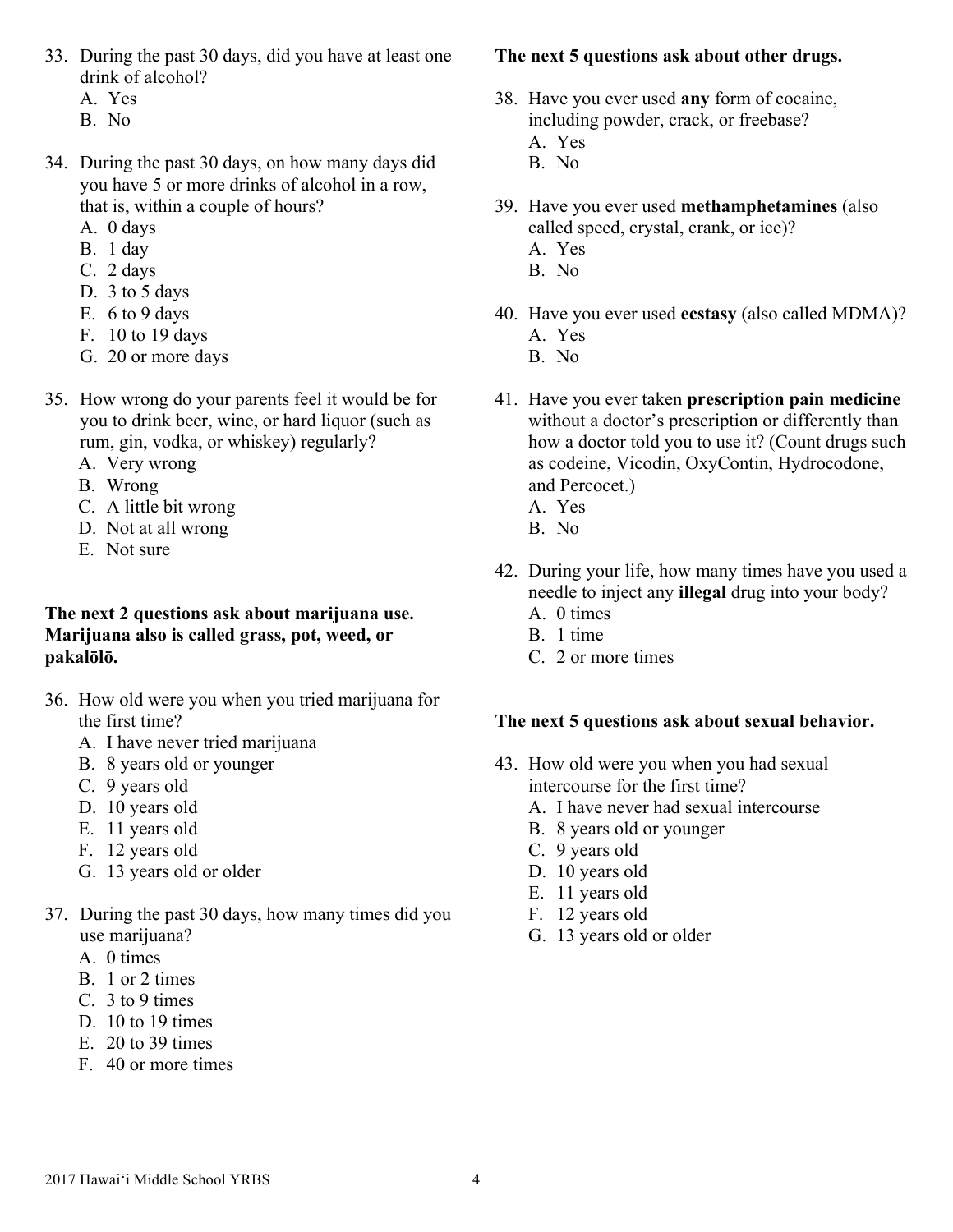- 44. With how many people have you ever had sexual intercourse?
	- A. I have never had sexual intercourse
	- B. 1 person
	- C. 2 people
	- D. 3 people
	- E. 4 people
	- F. 5 people
	- G. 6 or more people
- 45. The **last time** you had sexual intercourse, did you or your partner use a condom?
	- A. I have never had sexual intercourse
	- B. Yes
	- C. No
- 46. During your life, with whom have you had sexual contact?
	- A. I have never had sexual contact
	- B. Females
	- C. Males
	- D. Females and males
- 47. Which of the following best describes you?
	- A. Heterosexual (straight)
	- B. Gay or lesbian
	- C. Bisexual
	- D. Not sure

## **The next 3 questions ask about body weight.**

- 48. How do **you** describe your weight?
	- A. Very underweight
	- B. Slightly underweight
	- C. About the right weight
	- D. Slightly overweight
	- E. Very overweight
- 49. Which of the following are you trying to do about your weight?
	- A. **Lose** weight
	- B. **Gain** weight
	- C. **Stay** the same weight
	- D. I am **not trying to do anything** about my weight
- 50. During the past 30 days, did you try to lose weight or keep from gaining weight by going without eating for 24 hours or more; taking any diet pills, powders, or liquids; vomiting or taking laxatives; smoking cigarettes; or skipping meals? A. Yes
	- B. No
	-
	- C. Not sure

#### **The next 2 questions ask about eating.**

- 51. During the past 7 days, on how many days did you eat **breakfast**?
	- A. 0 days
	- B. 1 day
	- C. 2 days
	- D. 3 days
	- E. 4 days
	- F. 5 days
	- G. 6 days
	- H. 7 days
- 52. During the past 30 days, how often did you go hungry because there was not enough food in your home?
	- A. Never
	- B. Rarely
	- C. Sometimes
	- D. Most of the time
	- E. Always

#### **The next 7 questions ask about physical activity.**

- 53. During the past 7 days, on how many days were you physically active for a total of **at least 60 minutes per day**? (Add up all the time you spent in any kind of physical activity that increased your heart rate and made you breathe hard some of the time.)
	- A. 0 days
	- B. 1 day
	- C. 2 days
	- D. 3 days
	- E. 4 days
	- F. 5 days
	- G. 6 days
	- H. 7 days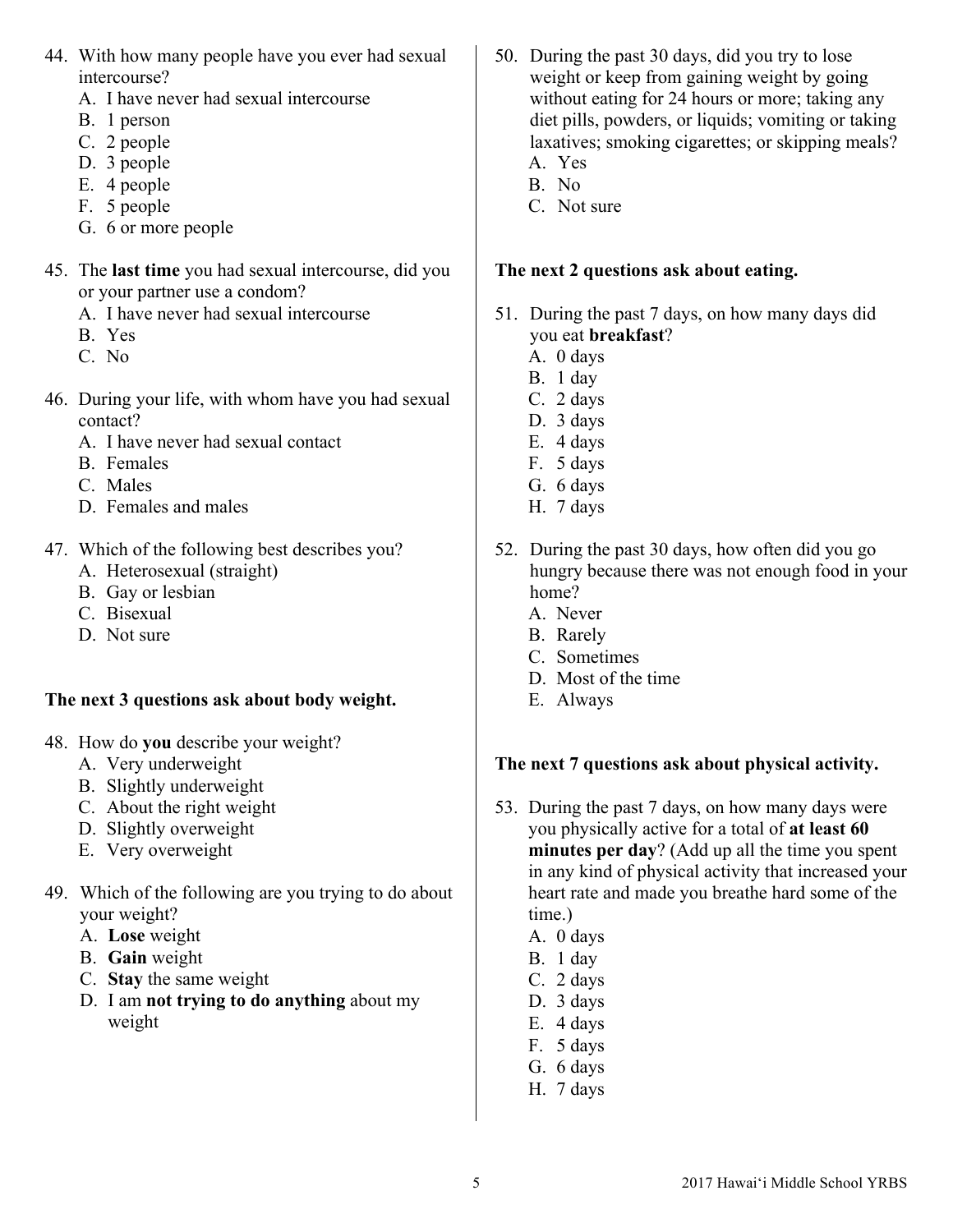- 54. During the past 7 days, on how many days did you do exercises to **strengthen or tone your muscles**, such as push-ups, sit-ups, or weight lifting?
	- A. 0 days
	- B. 1 day
	- C. 2 days
	- D. 3 days
	- E. 4 days
	- F. 5 days
	- G. 6 days
	- H. 7 days
- 55. On an average school day, how many hours do you watch TV?
	- A. I do not watch TV on an average school day
	- B. Less than 1 hour per day
	- C. 1 hour per day
	- D. 2 hours per day
	- E. 3 hours per day
	- F. 4 hours per day
	- G. 5 or more hours per day
- 56. On an average school day, how many hours do you play video or computer games or use a computer for something that is not school work? (Count time spent on things such as Xbox, PlayStation, an iPad or other tablet, a smartphone, texting, YouTube, Instagram, Facebook or other social media.)
	- A. I do not play video or computer games or use a computer for something that is not school work
	- B. Less than 1 hour per day
	- C. 1 hour per day
	- D. 2 hours per day
	- E. 3 hours per day
	- F. 4 hours per day
	- G. 5 or more hours per day
- 57. In an average week when you are in school, on how many days do you go to physical education (PE) classes?
	- A. 0 days
	- B. 1 day
	- C. 2 days
	- D. 3 days
	- E. 4 days
	- F. 5 days
- 58. In an average week when you are in school, on how many days do you walk or ride your bike **to or from school** when weather allows you to do so?
	- A. 0 days
	- B. 1 day
	- C. 2 days
	- D. 3 days
	- E. 4 days
	- F. 5 days
- 59. During the past 12 months, on how many sports teams did you play? (Count any teams run by your school or community groups.)
	- A. 0 teams
	- B. 1 team
	- C. 2 teams
	- D. 3 or more teams

**The next question asks about concussions. A concussion is when a blow or jolt to the head causes problems such as headaches, dizziness, being dazed or confused, difficulty remembering or concentrating, vomiting, blurred vision, or being knocked out.**

- 60. During the past 12 months, how many times did you have a concussion **from playing a sport or being physically active**?
	- A. 0 times
	- B. 1 time
	- C. 2 times
	- D. 3 times
	- E. 4 or more times

#### **The next 19 questions ask about other healthrelated topics.**

- 61. Have you ever been taught about AIDS or HIV infection in school?
	- A. Yes
	- B. No
	- C. Not sure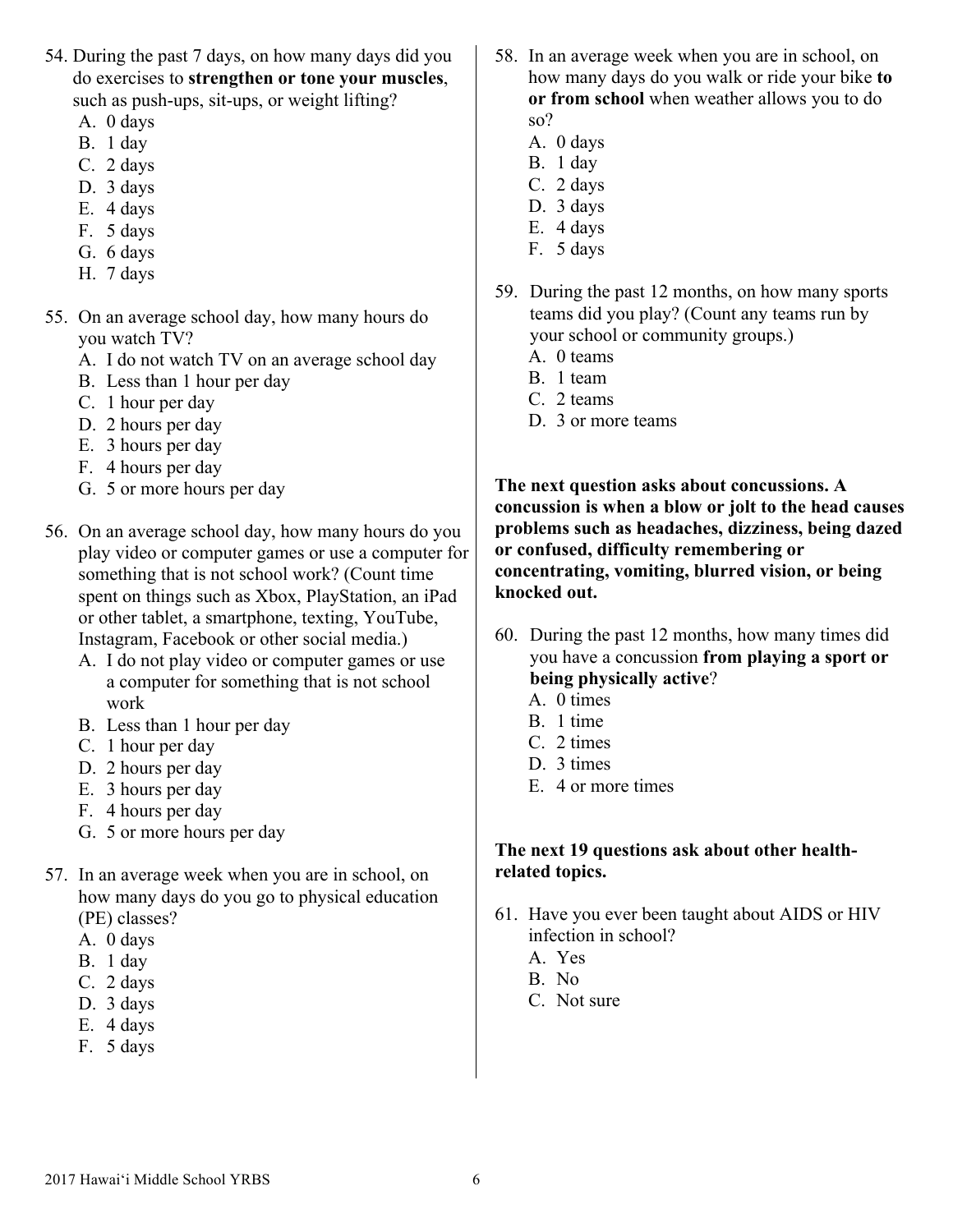- 62. When you are outside for more than one hour on a sunny day, how often do you wear sunscreen with an SPF of 15 or higher?
	- A. Never
	- B. Rarely
	- C. Sometimes
	- D. Most of the time
	- E. Always
- 63. During the past 30 days, on how many days did you **not** go to school because you were sick?
	- A. 0 days
	- B. 1 or 2 days
	- C. 3 to 5 days
	- D. 6 to 9 days
	- E. 10 or more days
- 64. When was the last time you saw a doctor or nurse for a check-up or physical exam when you were not sick or injured?
	- A. During the past 12 months
	- B. Between 12 and 24 months ago
	- C. More than 24 months ago
	- D. Never
	- E. Not sure
- 65. When was the last time you saw a dentist for a check-up, exam, teeth cleaning, or other dental work?
	- A. During the past 12 months
	- B. Between 12 and 24 months ago
	- C. More than 24 months ago
	- D. Never
	- E. Not sure
- 66. During the past 12 months, did you have a toothache?
	- A. Yes
	- B. No
	- C. Not sure
- 67. Has a doctor or nurse ever told you that you have asthma?
	- A. Yes
	- B. No
	- C. Not sure
- 68. Do you still have asthma?
	- A. I have never had asthma
	- B. Yes
	- C. No
	- D. Not sure
- 69. On an average school night, how many hours of sleep do you get?
	- A. 4 or less hours
	- B. 5 hours
	- C. 6 hours
	- D. 7 hours
	- E. 8 hours
	- F. 9 hours
	- G. 10 or more hours
- 70. During the past 12 months, how would you describe your grades in school?
	- A. Mostly A's
	- B. Mostly B's
	- C. Mostly C's
	- D. Mostly D's
	- E. Mostly F's
	- F. None of these grades
	- G. Not sure
- 71. How likely is it that you will complete high school?
	- A. Definitely will not
	- B. Probably will not
	- C. Probably will
	- D. Definitely will
	- E. Not sure
- 72. During the past 30 days, where did you usually sleep?
	- A. In my parent's or guardian's home
	- B. In the home of a friend, family member, or other person because I had to leave my home or my parent or guardian cannot afford housing
	- C. In a shelter or emergency housing
	- D. In a motel or hotel
	- E. In a car, park, campground, or other public place
	- F. I do not have a usual place to sleep
	- G. Somewhere else
- 73. Is there at least one teacher or other adult in your school that you can talk to if you have a problem?
	- A. Yes
	- B. No
	- C. Not sure